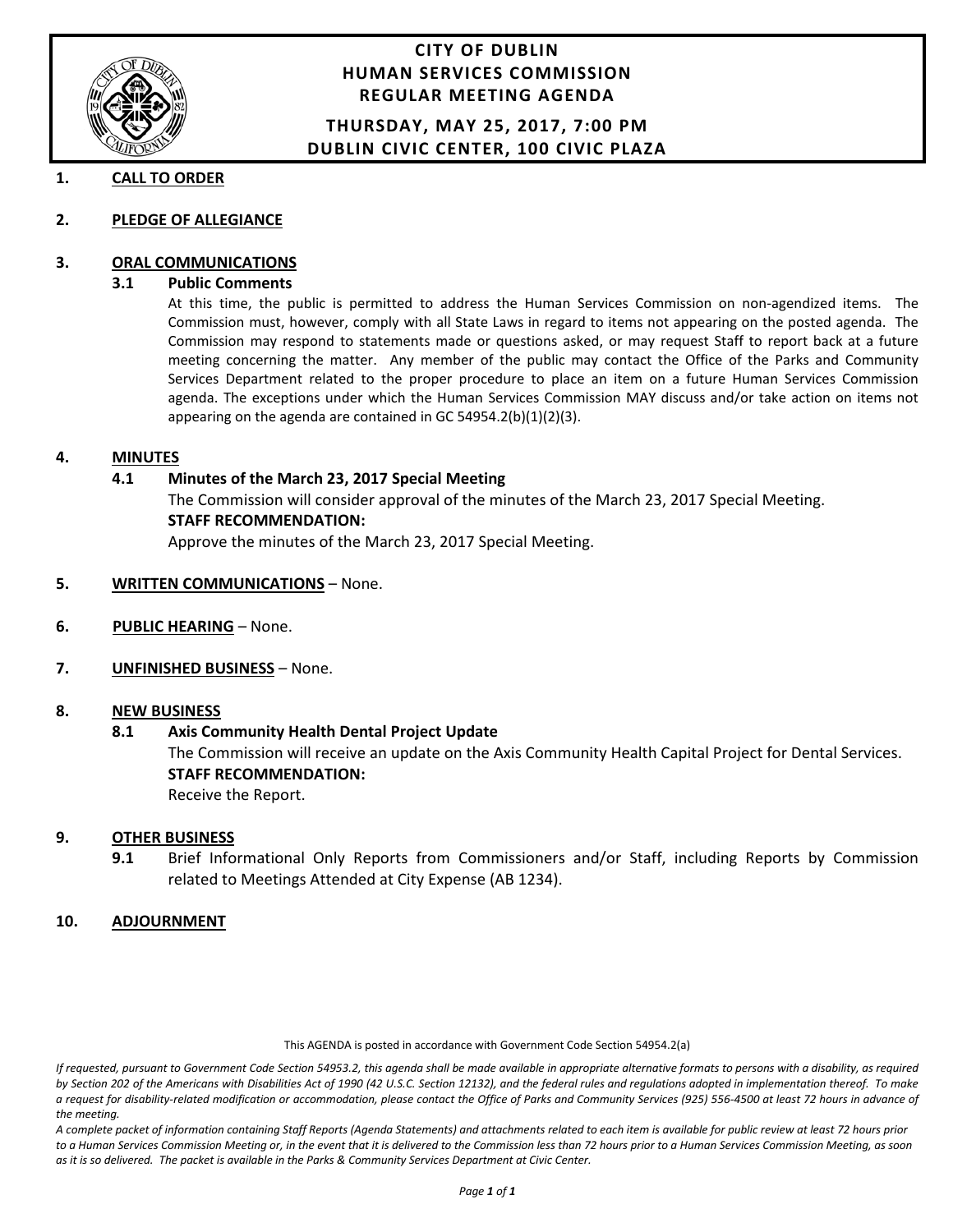

# STAFF REPORT HUMAN SERVICES COMMISSION

| DATE:           | May 25, 2017                                                                   |
|-----------------|--------------------------------------------------------------------------------|
| TO:             | Honorable Chair and Commissioners                                              |
| <b>FROM:</b>    | Rhonda Franklin, Management Analyst                                            |
| <b>SUBJECT:</b> | Minutes of the March 23, 2017 Special Meeting of the Human Services Commission |

# EXECUTIVE SUMMARY:

The Human Services Commission will consider approval of the minutes of the March 23, 2017 Special Meeting of the Human Services Commission.

# FINANCIAL IMPACT:

None.

# RECOMMENDATION:

Approve the minutes of the March 23, 2017 Special Meeting of the Human Services Commission.

# DESCRIPTION:

The Human Services Commission will consider approval of the minutes of the March 23, 2017 Special Meeting of the Human Services Commission.

# NOTICING REQUIREMENTS/PUBLIC OUTREACH:

None.

# ATTACHMENTS:

1. Draft Minutes of the March 23, 2017 Special Meeting of the Human Services Commission.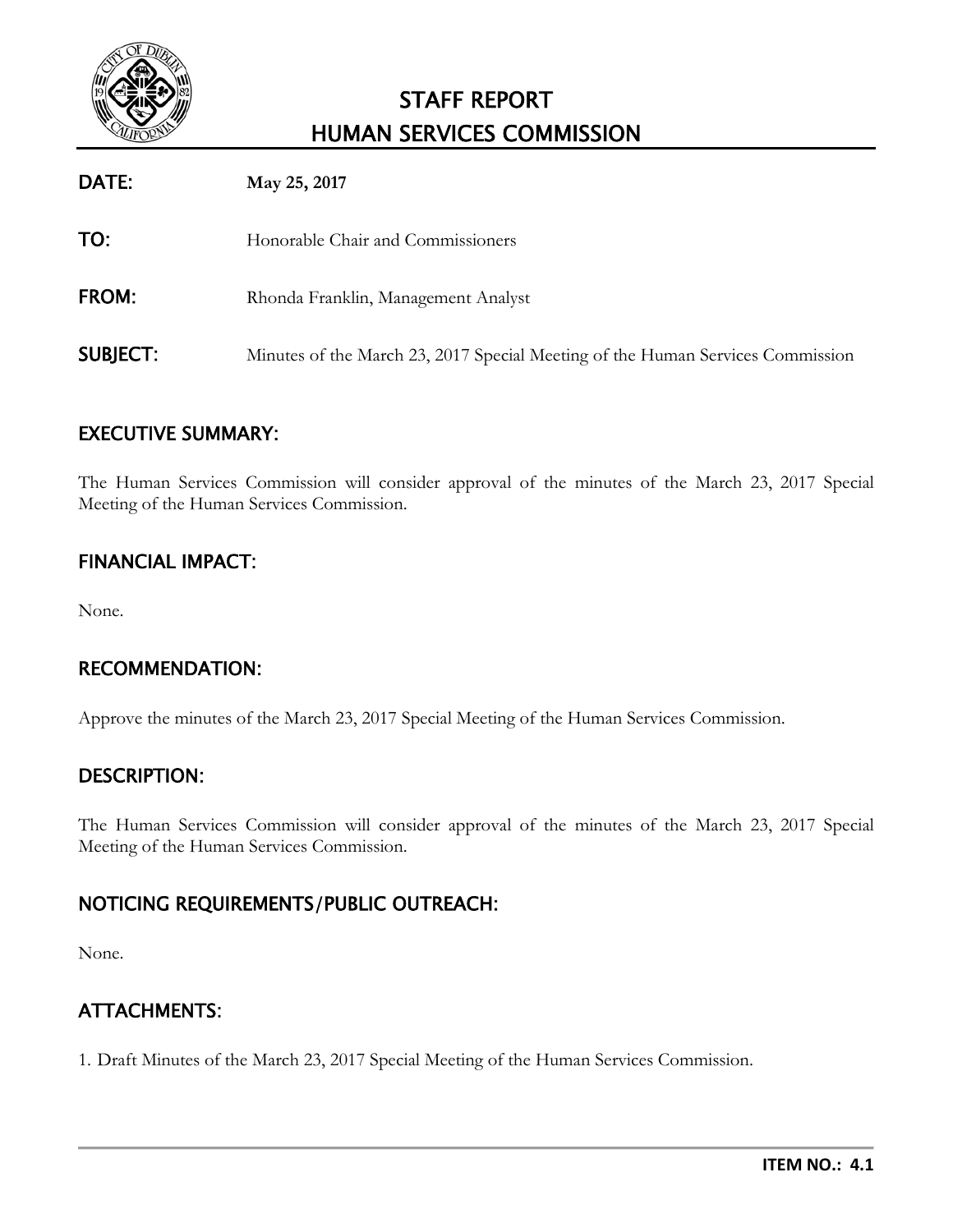

# **HUMAN SERVICES COMMISSION SPECIAL MEETING**

*Draft Minutes*

**CITY OF DUBLIN**

March 23, 2017

A Special Meeting of the Dublin Human Services Commission was held on Thursday, March 23, 2017 in the City Council Chamber of the Dublin Civic Center. The meeting was called to order at 6:00 PM by Chair Brown.

## **PLEDGE OF ALLEGIANCE**

The pledge of allegiance to the flag was recited by the Commission, Staff and those present.

## **ROLL CALL**

Commissioners (Cm.) Present: Brown, Fiedler, Hassan, Rudy and Songey Commissioner Absent: None

#### **ORAL COMMUNICATIONS**

**3.1 PUBLIC COMMENTS** – None.

#### **APPROVAL OF MINUTES**

## **4.1 Regular Meeting January 26, 2017**

On a motion by Cm. Fiedler, seconded by Vice Chair Hassan, and by a vote of 5-0-0, the Commission took the following action:

*ACTION*

Approved minutes of the January 26, 2017 Regular Meeting as presented.

#### **WRITTEN COMMUNICATIONS** – None.

**PUBLIC HEARING** – None.

#### **UNFINISHED BUSINESS** – None.

#### **NEW BUSINESS**

#### **8.1 City of Dublin Fiscal Year 2017-18 Human Services Grant Program Funding Recommendations.**

Ms. Rhonda Franklin, Management Analyst, presented item as outlined in the Staff Report regarding the City of Dublin Human Services Grant Program funding recommendations for Fiscal Year 2017-2018.

Chair Brown briefed the meeting attendees on the presentation process and outlined the agenda for the item.

Cm. Fiedler stated for the record: "I wanted to publically state that I will recuse myself from making and participating in making any decisions involving grant funding to Senior Support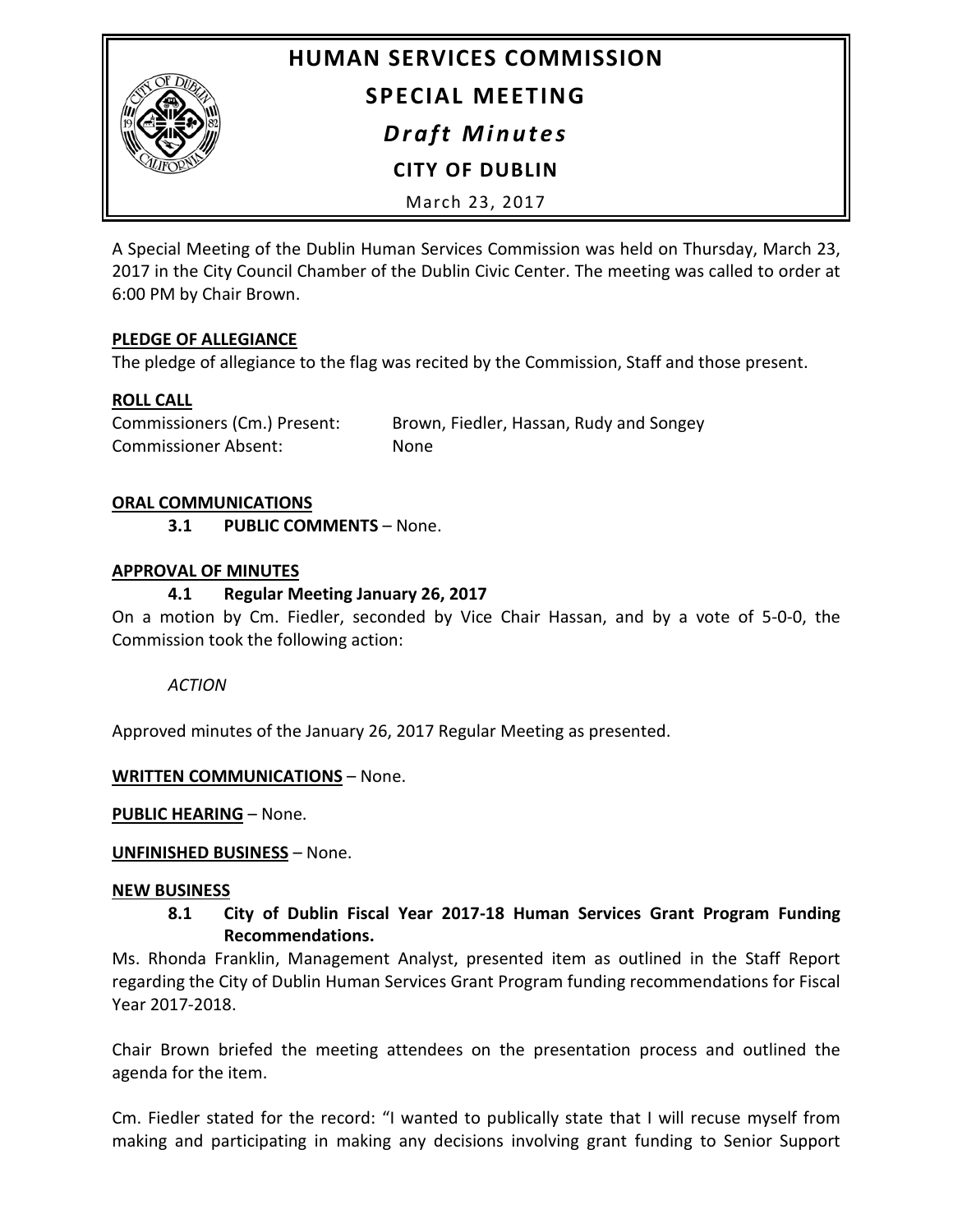Program of the Tri-Valley. I will do so because I currently serve as a Voting Director of the organization. I understand that the Senior Support Program of the Tri-Valley is seeking funding today and its application may eventually make its way to the City Council. I will remove myself from the room when this organization presents to the Commission and will again remove myself during Commission deliberation relating to this organization. I would ask that my statement be included in the minutes."

Cm. Songey stated for the record: "I want to publically state that I am a Core Team Member of CityServe of the Tri-Valley. I understand that this organization is seeking grant funding today. As an unsalaried/non-voting member of this nonprofit corporation I am permitted by law to participate in decision making regarding this organization, but am required to disclose my affiliation. I would ask that this statement be included in the minutes."

Chair Brown called on organizations to begin the presentations.

Ms. Heather Greaux presented on behalf of Open Heart Kitchen for the Dublin Meals Program.

Ms. Abigail Guerdat presented on behalf of Easter Seals Bay Area for the Easter Seals Kaleidoscope program.

Ms. Tonya Clenney presented on behalf of Center for Community Dispute Settlement for the Tri-Valley Youth Court program.

Ms. Sarah Holtzclaw presented on behalf of Chabot-Las Positas Community College District/Tri-Valley One Stop Career Center for the Dublin Job Initiative program.

Ms. Sarah Holtzclaw presented on behalf of Chabot-Las Positas Community College District/Tri-Valley One Stop Career Center for the Tri-Valley Volunteer Income Tax Assistance program.

Ms. Erin Harper presented on behalf of CALICO Center for the Dublin Child Abuse Intervention program.

Ms. Vicki Thompson presented on behalf of Tri-Valley Haven for the Homeless Services Program.

Ms. Vicki Thompson presented on behalf of Tri-Valley Haven for the Domestic Violence Services Program.

Ms. Lara Calvert presented on behalf of Spectrum Community Services for the Meals on Wheels for Dublin's Homebound Seniors program.

Ms. Samantha DePetro Wysuph presented on behalf of Kidango, Inc. for the Emerald Vista Parent Workshops.

Ms. Debby Buchan presented on behalf of Deaf Counseling Advocacy and Referral Agency for the Deaf Seniors Services program.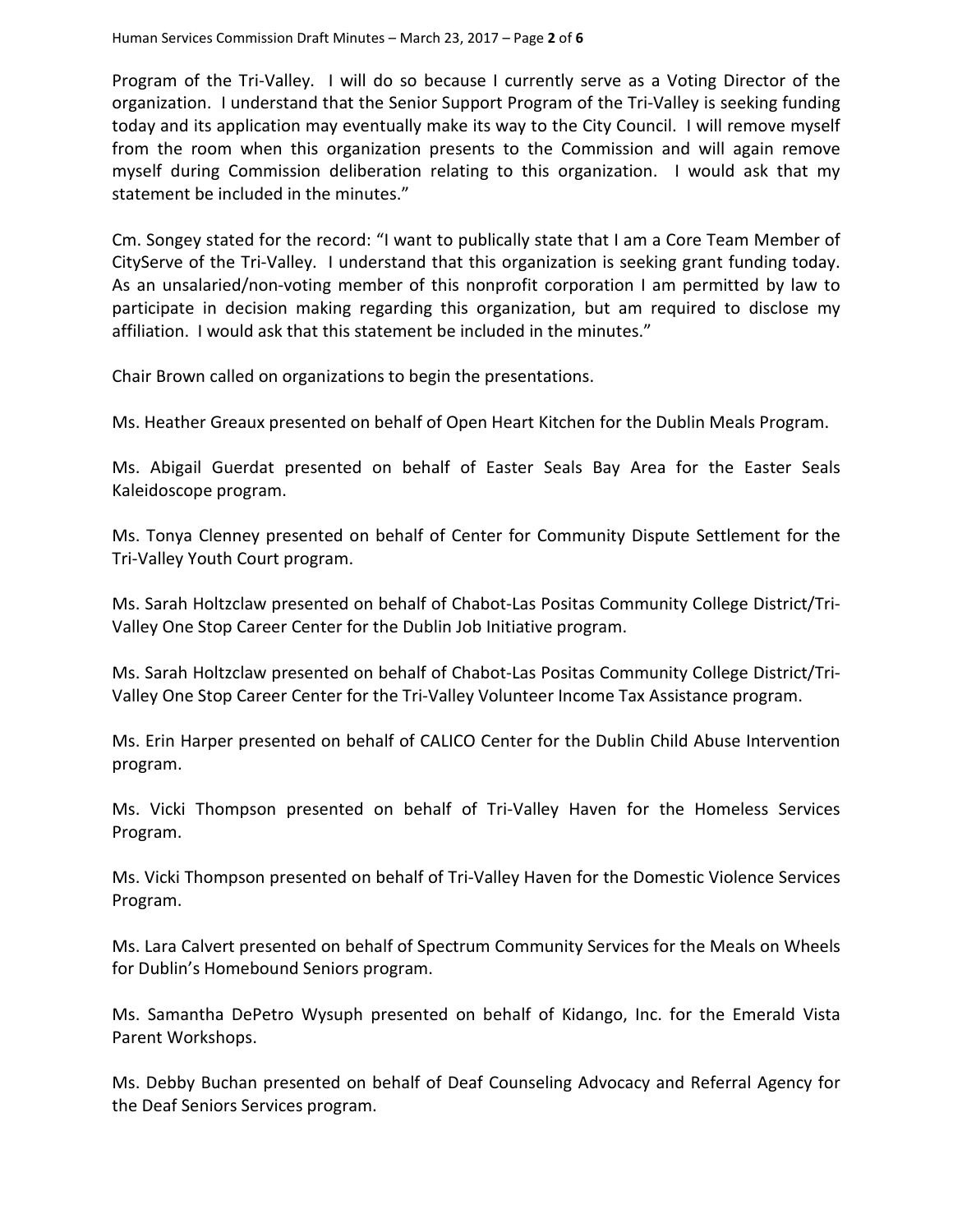Ms. Natalie Brown presented on behalf of Hope Hospice, Inc. for the Unified Communications Phone System.

Ms. Natalie Brown presented on behalf of Hope Hospice, Inc. for the Grief Support Center and Hospice Volunteer Program.

Ms. Sue Compton presented on behalf of Axis Community Health for the Enhancing Health Outcomes with Patient Care Messaging program.

Mr. Michael Galvau presented on behalf of Community Resources for Independent Living for the Independent Living, Housing & Employment Services for People with Disabilities.

Ms. Lenora Merlander presented on behalf of Legal Assistance for Seniors for the Legal Services, HICAP and Community Education for Dublin Seniors.

Cm. Fiedler recused himself for the Senior Support Program of the Tri-Valley presentation.

Mr. Robert Taylor presented on behalf of Senior Support Program of the Tri-Valley for the Case Management program.

Cm. Fiedler returned to the dais.

Ms. Laura Page presented on behalf of Child Care Links for the Diaper Pantry program.

Ms. Nancy Molillin presented on behalf of Teen Esteem for the Teen Esteem Student and Parent Education Programs.

Ms. Carol Halbe presented on behalf of Sandra J. Wing Healing Therapies Foundation for the Cancer Assistance for Dublin Residents program.

Mr. Kenny Altenburg presented on behalf of YMCA of the East Bay/Tri-Valley YMCA for the Mental Health Services program.

Mr. Kenny Altenburg presented on behalf of YMCA of the East Bay/Tri-Valley YMCA for the Affordable Summer Childcare – YMCA Day Camp program.

Ms. Laura Page presented on behalf of Child Care Links for the Professional Development Trainings program.

Ms. Sarah Finnigan presented on behalf of Eden I&R for the 2-1-1 Alameda County Communication System.

Ms. Gloria Gregory presented on behalf of CityServe of the Tri-Valley for the CityServe of the Tri-Valley program.

Ms. Lynn Monica presented on behalf of Sunflower Hill for the Sunflower Hill Garden Teachers/Educators program.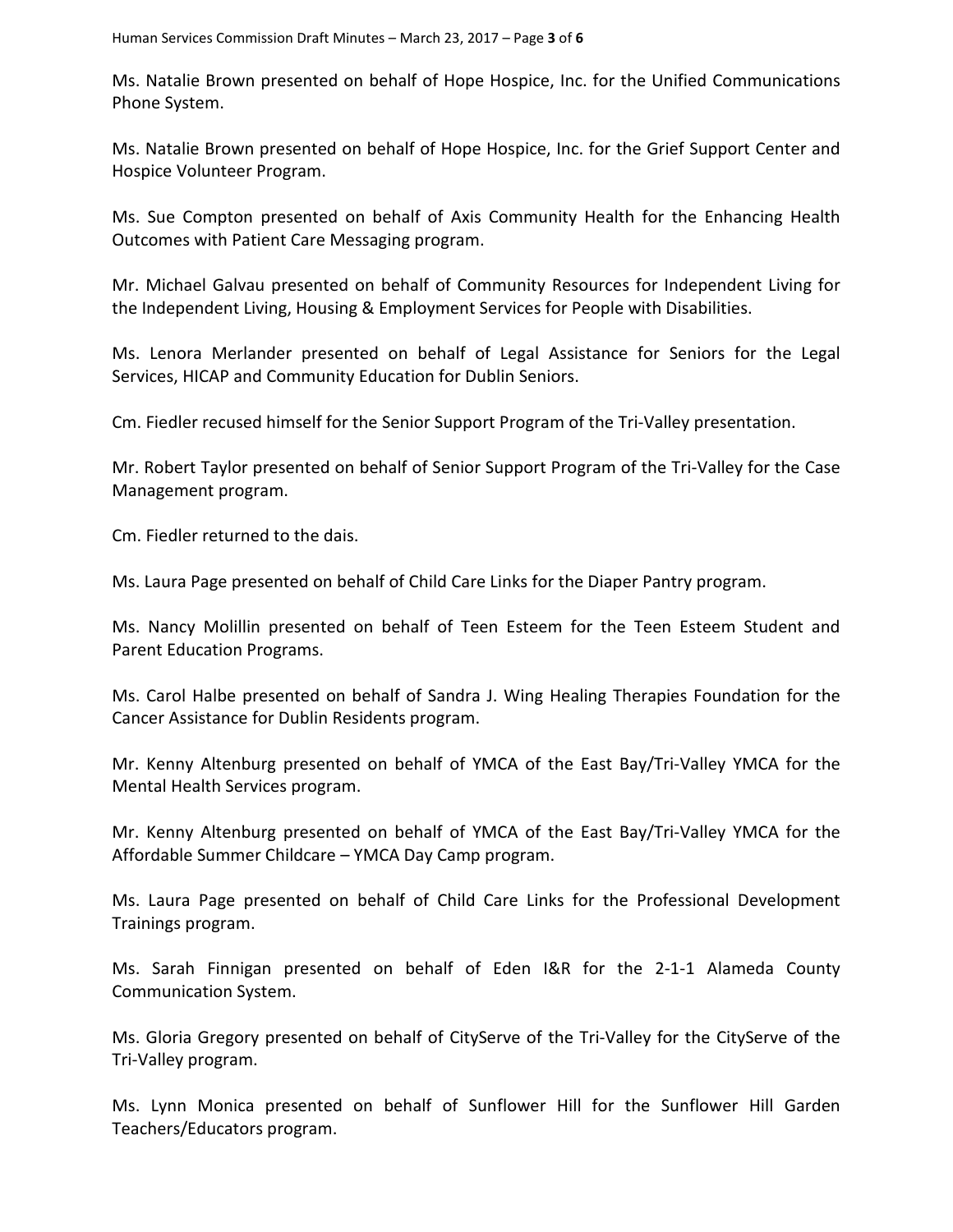Ms. Alcina Wegrzynowski spoke on behalf of Valley Children's Museum for the Valley Children's Museum Children's Programs.

Chair Brown announced that the organization presentations had concluded and the Commission would take a break to complete their individual preliminary funding recommendations while seated at the dais.

Chair Brown recessed the meeting for a break at 8:14 PM.

Chair Brown called the meeting back to order at 8:35 PM.

Chair Brown re-opened the floor for Public Comments.

Ms. Debra Zentner spoke in favor of funding for Sunflower Hill.

Seeing no further comments, Chair Brown closed the floor for Public Comments.

Ms. Franklin asked the Commissioners to each read aloud their preliminary funding recommendations for each organization as she input each amount into a spreadsheet displayed on the monitors. The worksheet compiled each Commissioner's recommendation for each organization into cumulative averages.

Cm. Fiedler recused himself from the dais for discussion regarding funding for Senior Support Program of the Tri-Valley and returned once the discussion concluded.

On a motion by Chair Brown, seconded by Cm. Hassan, and by a vote of 5-0-0, the Commission took the following action:

#### *ACTION:*

Recommended to City Council the Human Services Grant Program Funding as outlined in the following table:

| <b>ORGANIZATION NAME</b>                   | <b>APPLICATION TITLE</b>                                                  | FY 2017-18<br><b>REQUESTED</b><br><b>FUNDING</b> | <b>STAFF</b><br><b>RECOMMENDED</b><br><b>FUNDING</b> | <b>FINAL</b><br><b>COMMISSION</b><br><b>RECOMMENDATION</b> |
|--------------------------------------------|---------------------------------------------------------------------------|--------------------------------------------------|------------------------------------------------------|------------------------------------------------------------|
| Axis Community Health                      | Facility Project Loan<br>Obligation (annual)                              | \$13,502                                         | \$13,502                                             | \$13,502                                                   |
| Axis Community Health                      | <b>Enhancing Health</b><br><b>Outcomes with Patient</b><br>Care Messaging | \$7,000                                          | \$7,000                                              | \$6,800                                                    |
| <b>CALICO Center</b>                       | Dublin Child Abuse<br>Intervention                                        | \$10,000                                         | \$10,000                                             | \$9,600                                                    |
| Center for Community<br>Dispute Settlement | Tri Valley Youth Court                                                    | \$3,500                                          | \$3,500                                              | \$3,500                                                    |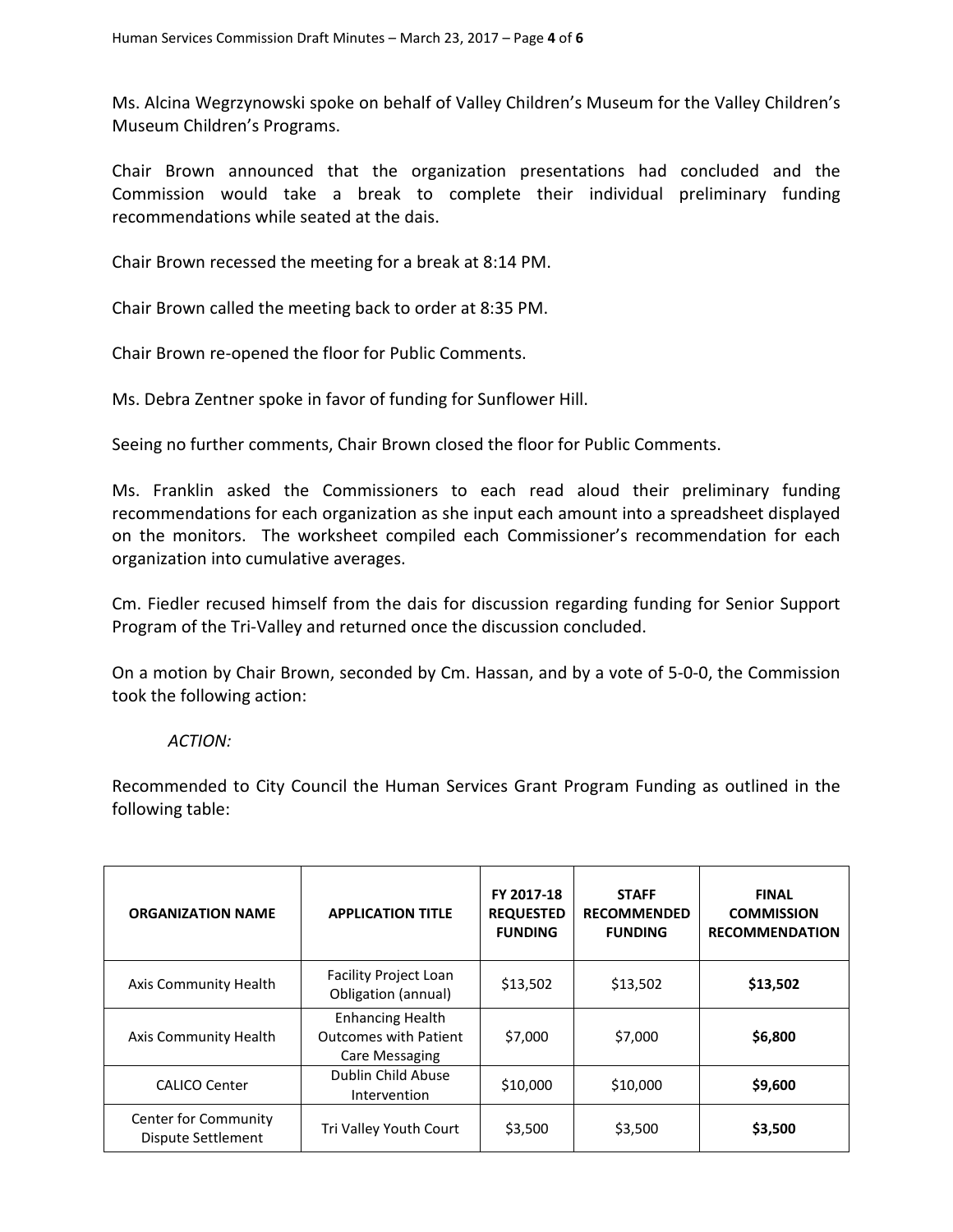| Chabot-Las Positas<br><b>Community College</b><br>District/Tri Valley One Stop<br>Career Center        | Dublin Jobs Initiative<br>2017-18                                                              | \$19,385 | \$15,000 | \$13,500 |
|--------------------------------------------------------------------------------------------------------|------------------------------------------------------------------------------------------------|----------|----------|----------|
| <b>Chabot-Las Positas</b><br><b>Community College</b><br>District/Tri Valley One Stop<br>Career Center | Dublin VITA Grant<br>2017-18                                                                   | \$7,430  | \$7,000  | \$7,000  |
| <b>Child Care Links</b>                                                                                | Child Care Links Diaper<br>Pantry                                                              | \$13,000 | \$8,000  | \$8,000  |
| Child Care Links                                                                                       | Professional<br><b>Development Trainings</b>                                                   | \$7,000  |          |          |
| CityServe of the Tri-Valley                                                                            | CityServe of the<br>Tri-Valley                                                                 | \$15,000 | \$15,000 | \$14,400 |
| <b>Community Resources for</b><br>Independent Living                                                   | Independent Living,<br>Housing & Employment<br>Services for People with<br><b>Disabilities</b> | \$10,118 | \$10,000 | \$9,800  |
| Deaf Counseling Advocacy<br>and Referral Agency<br>(DCARA)                                             | <b>Deaf Seniors Services</b>                                                                   | \$25,000 | \$10,000 | \$10,400 |
| Easter Seals Bay Area                                                                                  | Easter Seals Kaleidoscope                                                                      | \$15,000 | \$15,000 | \$14,400 |
| Eden I&R, Inc.                                                                                         | 2-1-1 Alameda County<br><b>Communication System</b>                                            | \$10,000 | \$10,000 | \$9,400  |
| Hope Hospice, Inc.                                                                                     | Grief Support Center and<br>Hospice Volunteer<br>Program                                       | \$18,500 | \$15,000 | \$15,000 |
| Hope Hospice, Inc.                                                                                     | Hope Hospice - Unified<br><b>Communications Phone</b><br>System                                | \$20,000 |          |          |
| Kidango, Inc.                                                                                          | <b>Emerald Vista Parent</b><br>Workshops                                                       | \$2,000  |          |          |
| Legal Assistance for Seniors                                                                           | Legal Services, HICAP and<br>Community Education for<br><b>Dublin Seniors</b>                  | \$10,000 | \$8,500  | \$7,300  |
| Open Heart Kitchen                                                                                     | OHK-Dublin Meal<br>Programs                                                                    | \$25,000 | \$14,100 | \$15,800 |
| Sandra J Wing Healing<br>Therapies Foundation                                                          | <b>Cancer Assistance for</b><br><b>Dublin Residents</b>                                        | \$10,000 |          |          |
| Senior Support Program of<br>the Tri Valley                                                            | Case Management                                                                                | \$14,280 | \$13,000 | \$13,000 |
| Spectrum Community<br>Services                                                                         | Meals on Wheels for<br>Dublin's Homebound<br>Seniors                                           | \$10,000 | \$10,000 | \$10,000 |
| Sunflower Hill                                                                                         | Sunflower Hill Garden<br>Teachers / Educators                                                  | \$20,120 |          |          |
| Teen Esteem                                                                                            | Teen Esteem Student and<br><b>Parent Education</b><br>Programs                                 | \$10,000 |          |          |
| Tri-Valley Haven                                                                                       | Domestic Violence<br>Services Program                                                          | \$25,000 | \$8,000  | \$9,600  |
| Tri-Valley Haven                                                                                       | <b>Homeless Services</b><br>Program                                                            | \$25,000 | \$11,000 | \$11,400 |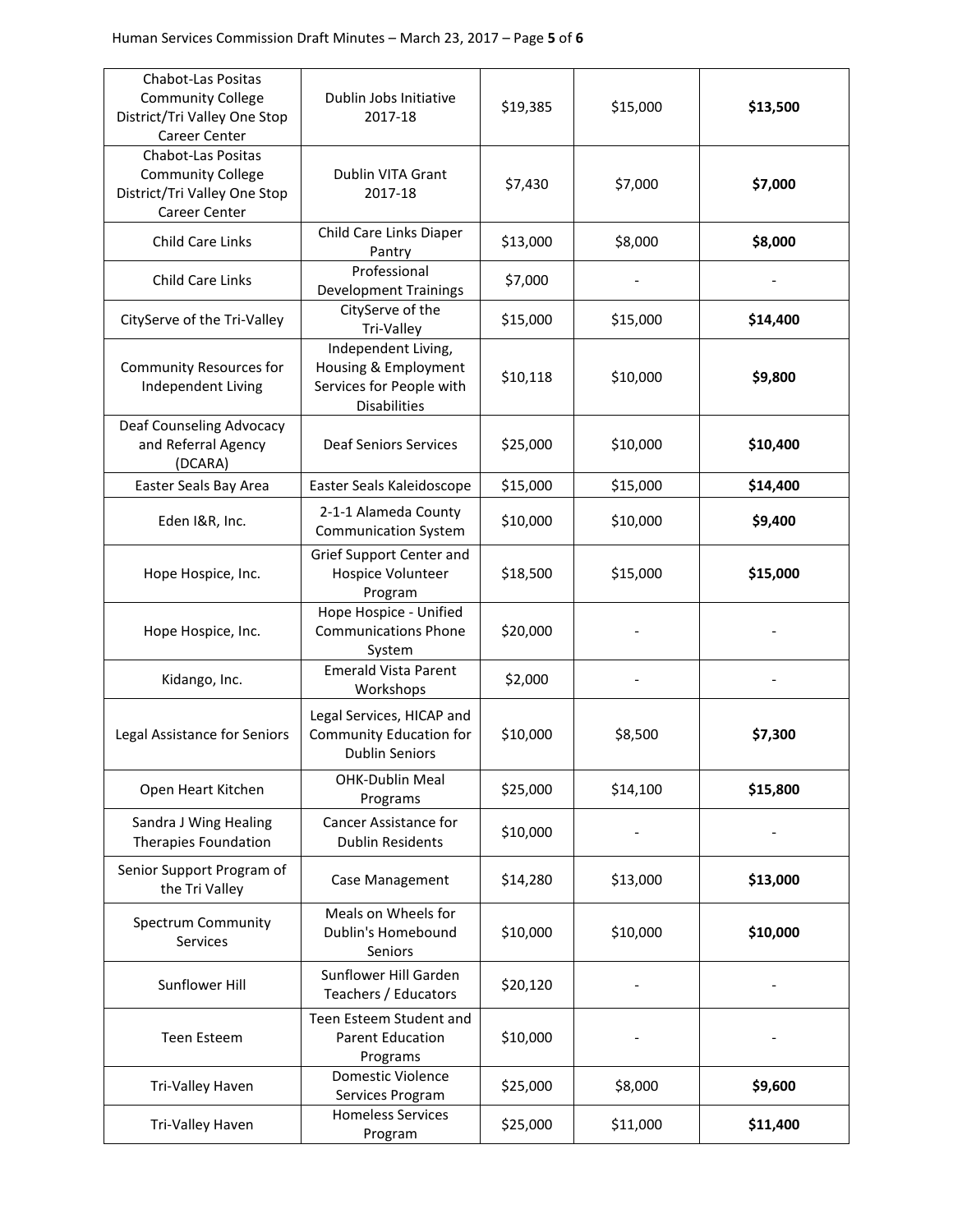| Valley Children's Museum                  | Valley Children's<br>Museum (VCM)<br><b>Children's Programs</b> | \$25,000  | ۰         |          |
|-------------------------------------------|-----------------------------------------------------------------|-----------|-----------|----------|
| YMCA of the East Bay, Tri-<br>Valley YMCA | Affordable Summer<br>Childcare - YMCA Day<br>Camp               | \$25,000  | \$10,000  | \$9,400  |
| YMCA of the East Bay, Tri-<br>Valley YMCA | <b>Mental Health Services</b>                                   | \$25,000  | \$10,000  | \$11,800 |
| <b>GRAND TOTALS</b>                       | \$420,835                                                       | \$223,602 | \$223,602 |          |
|                                           |                                                                 |           |           |          |
| <b>CDBG TOTAL</b>                         |                                                                 |           | \$75,602  |          |
| AFFORDABLE HOUSING FUND TOTAL             |                                                                 | \$8,000   |           |          |
| <b>GENERAL FUND TOTAL</b>                 |                                                                 | \$140,000 |           |          |
| <b>FUNDING GRAND TOTAL</b>                |                                                                 | \$223,602 |           |          |

#### **OTHER BUSINESS**

The Commissioners did not have any brief informational items to report.

Mr. James M. Rodems, Director of Parks and Community Services provided information on upcoming events.

#### **ADJOURNMENT**

There being no further business, the meeting adjourned at 9:35 PM.

Minutes prepared by Rhonda Franklin, Management Analyst.

Chairperson

\_\_\_\_\_\_\_\_\_\_\_\_\_\_\_\_\_\_\_\_\_\_\_\_\_\_\_\_\_\_

ATTEST: \_\_\_\_\_\_\_\_\_\_\_\_\_\_\_\_\_\_\_\_\_\_\_\_\_\_\_\_\_\_\_\_\_ James M. Rodems Parks and Community Services Director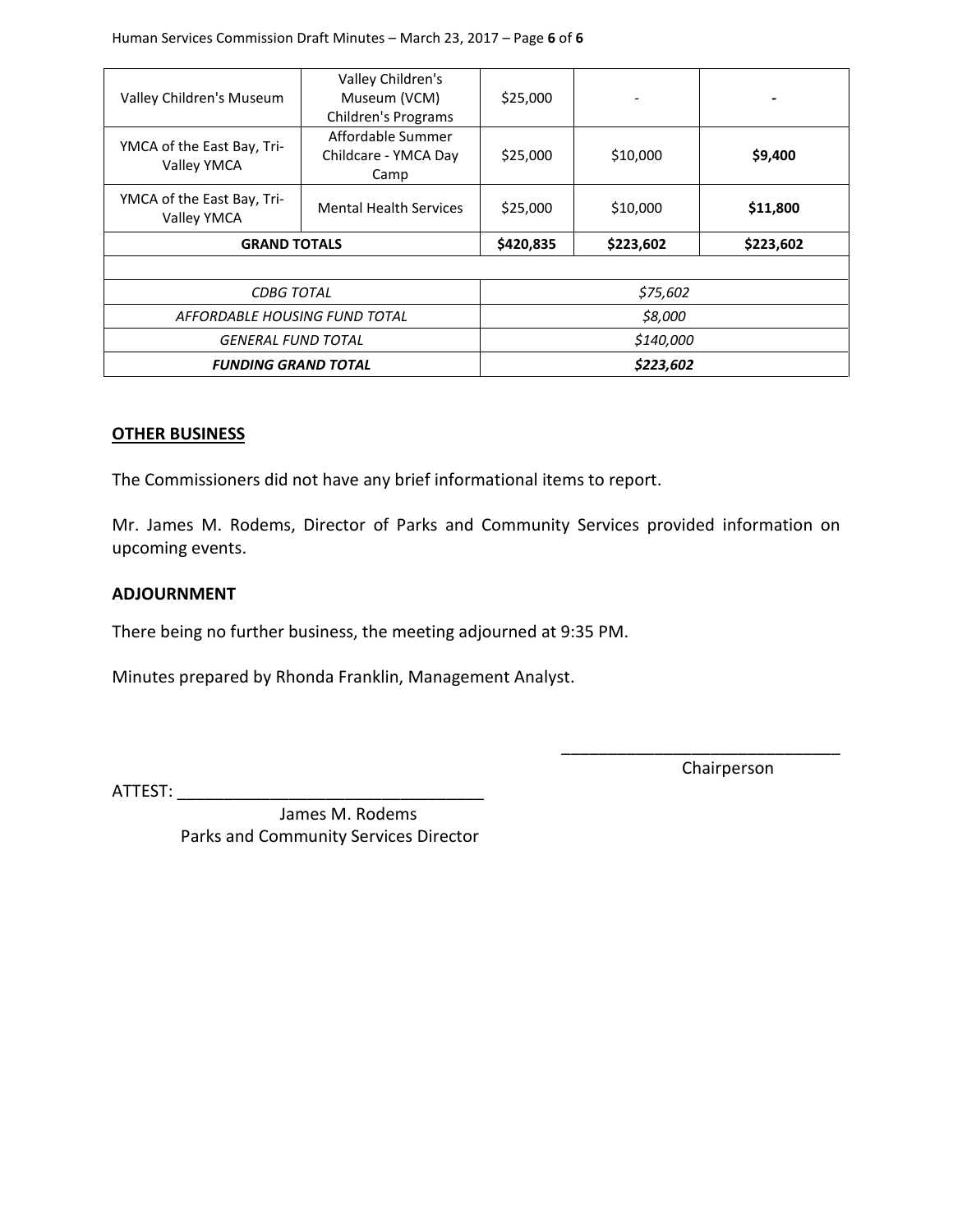

# STAFF REPORT HUMAN SERVICES COMMISSION

| DATE:           | May 25, 2017                                                                          |
|-----------------|---------------------------------------------------------------------------------------|
| TO:             | Honorable Chair and Commissioners                                                     |
| <b>FROM:</b>    | James M. Rodems, Parks and Community Services Director                                |
| <b>SUBJECT:</b> | Axis Community Health Dental Project Update<br>By Rhonda Franklin, Management Analyst |

# EXECUTIVE SUMMARY:

The Commission will receive an update on the Axis Community Health Capital Project for Dental Services.

# FINANCIAL IMPACT:

No financial impact associated with the recommendation of this Staff Report. For background purposes, as part of the Fiscal Year 2015-2016 budget, the City Council approved a one-time allocation of \$30,000 for a special project to be recommended by the Human Services Commission for City Council review and approval. The Human Services Commission recommended and the City Council approved the allocation be appropriated to the Axis Community Health Capital Project for Dental Services on March 24, 2016 and May 3, 2016, respectively.

# RECOMMENDATION:

Receive the Report.

# DESCRIPTION:

At the City Council's March 7, 2015 Strategic Planning Workshop the City Council discussed and subsequently approved (at the June 2, 2015 Fiscal Year 2015-2016 Budget Hearing) a one-time \$30,000 seed funding for a human services program special project, subject to City Council review and approval.

This fund was in addition to the Human Services Grants Program and Community Development Block Grant funds, and was intended to provide one-time seed funding for the Human Services Commission to support a project that benefits a human services need in the community and is in line with the Tri-Valley Needs Assessment and regional priorities.